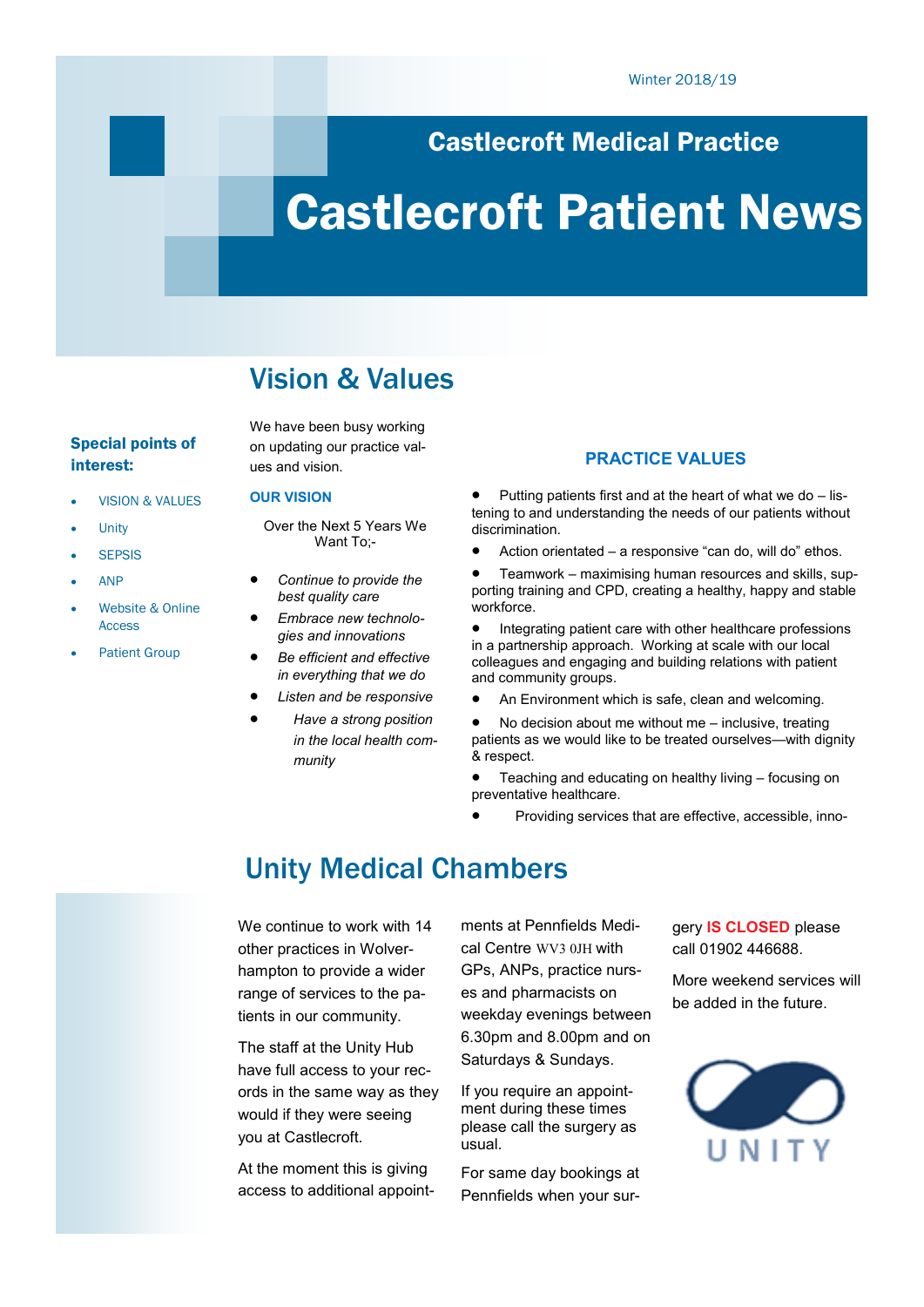# SEPSIS —What you need to know …….

Sepsis is caused by the way the body responds to germs, such as bacteria, getting into your body. The infection may have started anywhere in a sufferer's body, and may be only in one part of the body or it may be widespread. Sepsis can occur following chest or urine infections, problems in the abdomen like burst ulcers, or simple skin injuries like cuts and bites. Sepsis is a life threatening condition that arises when the body's response to an infection injures its own tissues and organs. Sepsis leads to shock, multiple organ failure and death especially if not recognised early and treated promptly. Sepsis can be caused by a huge variety of different bugs, most cases being caused by common bacteria which we all come into contact with every day without them making us ill. Sometimes, though, the body responds abnormally to these infections, and causes sepsis.

#### Signs of Sepsis

If you or a loved one had a suspected infection, or certain risk factors like being very young or old, diabetic, pregnant or on longterm steroids, then you would need to know what to look for.

#### Sepsis in Adults

If an infection seems to be getting worse and you have a fever, and develop any of the following symptoms, don't delay and contact your GP:

**SEPSIS IN** 

SERIOUS

**CONDITION** 

that can initially look like

affects more than 250,000 people every year in the

The UK Sepsis Trust registered charity number<br>(England & Wales) 1158843

flu, gastroenteritis or a chest infection. Sepsis

- Slurred speech or confusion
- Extreme shivering or muscle pain
- Passing no urine (in 18 hours or a day)
- Severe breathlessness
- 'I know something's badly wrong with me'
- Skin that's mottled, bluish or very pale

#### Sepsis in Children



**UK** 

- Any Child who: Is breathing very fast
- Has a 'fit' or convulsion
- Looks mottled, bluish, or pale
- Has a rash that does not fade when you press it
- Is very lethargic or difficult to wake
- eels abnormally cold to touch



**ANY CHILD WHO:** ANY CHILD **UNDER 5 WHO: O** Is breathing very fast <sup>2</sup> Has a 'fit' or convulsion **O** Is not feeding **3** Looks mottled,<br>bluish, or pale **O** Is vomiting repeatedly Hasn't had a wee or<br>wet nappy for 12 hours 4 Has a rash that does<br>not fade when you press it **MIGHT HAVE SEPSIS** S Is very lethargic<br>or difficult to wake e worried they're<br>rating call 111 or : **6** Feels abnormally cold to touch **MIGHT HAVE SEPSIS JUST ASK** Call 999 and ask: could it be sep: **COULD IT BE SEPSIS** The UK Sepsis Trust registered charity number<br>(England & Wales) 1158843

Seek medical help urgently if you

develop any or one of the following: lurred speech or confusion

xtreme shivering or muscle pain

**DIT BE SEPSIS?** 

assing no urine (in a day) evere breathlessness

It feels like you're going to die

kin mottled or discoloured

Any Child Under 5 who:

Is not feeding

Is vomiting repeatedly

Hasn't had a wee or wet nappy for 12 hours

#### **MIGHT HAVE SEPSIS** - **If you are worried they are deteriorating see your GP or call 111 if out of hours**

Further Information: There are useful leaflets found on the UK Sepsis Trust Website: http://sepsistrust.org/ or NHS Choices: www.nhs.uk